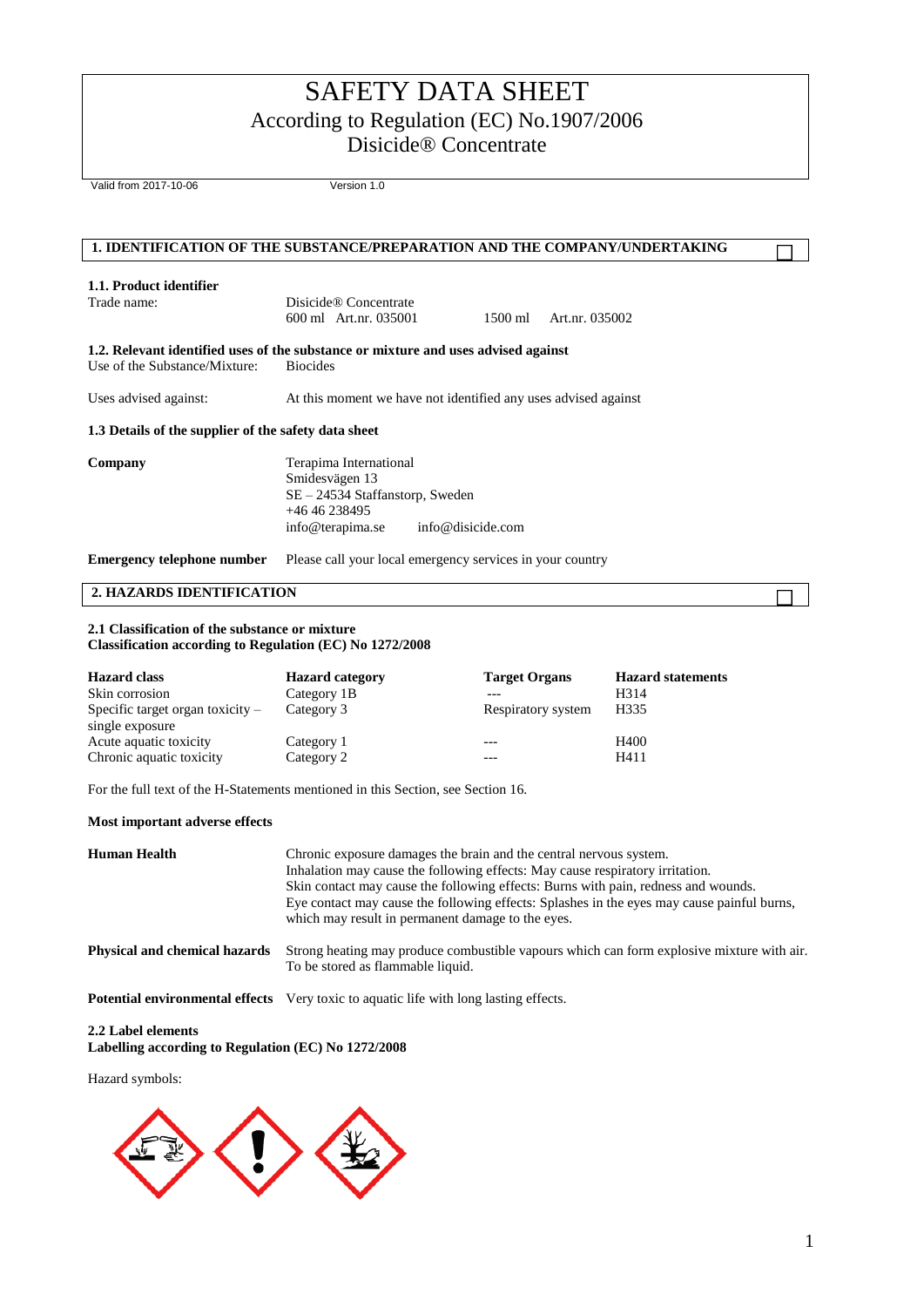Valid from 2017-10-06 Version 1.0

| Signal word:                    | Danger                                                   |                                                                                                                                                                         |
|---------------------------------|----------------------------------------------------------|-------------------------------------------------------------------------------------------------------------------------------------------------------------------------|
| Hazard statements:              | H314<br>H335<br>H410                                     | Causes severe skin burns and eye damage.<br>May cause respiratory irritation.<br>Very toxic to aquatic life with long lasting effects.                                  |
| <b>Precautionary statements</b> |                                                          |                                                                                                                                                                         |
| Prevention:                     | P <sub>261</sub><br>P <sub>273</sub><br>P <sub>280</sub> | Avoid breathing dust/fume/gas/mist/vapours/spray.<br>Avoid release to the environment.<br>Wear protective gloves/ protective clothing/ eye protection/ face protection. |
| Response:                       |                                                          | $P303 + P361 + P353$ IF ON SKIN (or hair): Take off immediately all contaminated clothing.<br>Rinse skin with water/shower.                                             |
|                                 |                                                          | $P304 + P340 + P310$<br>IF INHALED: Remove person to fresh air and keep comfortable for breathing.<br>Immediately call a POISON CENTER/doctor.                          |
|                                 |                                                          | P305 + P351 + P338 IF IN EYES: Rinse cautiously with water for several minutes.<br>Remove contact lenses, if present and easy to do. Continue rinsing.                  |

# **Hazardous components which must be listed on the label:**

• 2-aminoethanol • Didecyldimethyl ammonium chloride • Potassium carbonate • propan-2-ol

#### **2.3. Other hazards**

For Results of PBT and vPvB assessment see section 12.5. Contains organic solvents. To be stored as flammable liquid.

# **3. COMPOSITION/INFORMATION ON INGREDIENTS**

### **3.1 Mixtures**

|                                  |                 | <b>Classification</b><br>(REGULATION (EC) No 1272/2008) |                  |
|----------------------------------|-----------------|---------------------------------------------------------|------------------|
| <b>Hazardous components</b>      | Amount [%]      | Hazard class / Hazard category Hazard statements        |                  |
| 2-aminoethanol                   |                 |                                                         |                  |
| Index-No: 603-030-00-8           | $\geq 5 - 10$   | Acute Tox.4                                             | H332             |
| CAS-No: 141-43-5                 |                 | Acute Tox.4                                             | H312             |
| EC-No: 205-483-3                 |                 | Acute Tox.4                                             | H <sub>302</sub> |
| EU REACH: 01-2119486455-28-xxxx  |                 | Skin Corr.1B                                            | H314             |
| $Reg. No: -$                     |                 | <b>STOT SE3</b>                                         | H335             |
|                                  |                 | Aquatic Chronic3                                        | H412             |
| Didecyldimethylammonium chloride |                 |                                                         |                  |
| Index-No: 612-131-00-6           | $\geq 5 - 10$   | Acute Tox.3                                             | H <sub>301</sub> |
| CAS-No: 7173-51-5                |                 | Skin Corr.1B                                            | H314             |
| EC-No: 230-525-2                 |                 | Aquatic Chronic1                                        | H410             |
|                                  |                 | Aquatic Acute1                                          | H400             |
| Alcohols C16-18, ethoxylated     |                 |                                                         |                  |
| CAS-No: 68439-49-6               | $\geq$ 3 - < 10 | Eye Irrit.2                                             | H319             |
| EC-No: 5002128                   |                 |                                                         |                  |
| <b>Potassium carbonate</b>       |                 |                                                         |                  |
| CAS-No: 584-08-7                 | $>= 3 - < 5$    | Skin Irrit.2                                            | H315             |
| EC-No: 209-529-3                 |                 | Eye Irrit.2                                             | H319             |
| EU REACH: 01-2119532646-36-xxxx  |                 | STOT SE3                                                | H335             |
| Reg. No:                         |                 |                                                         |                  |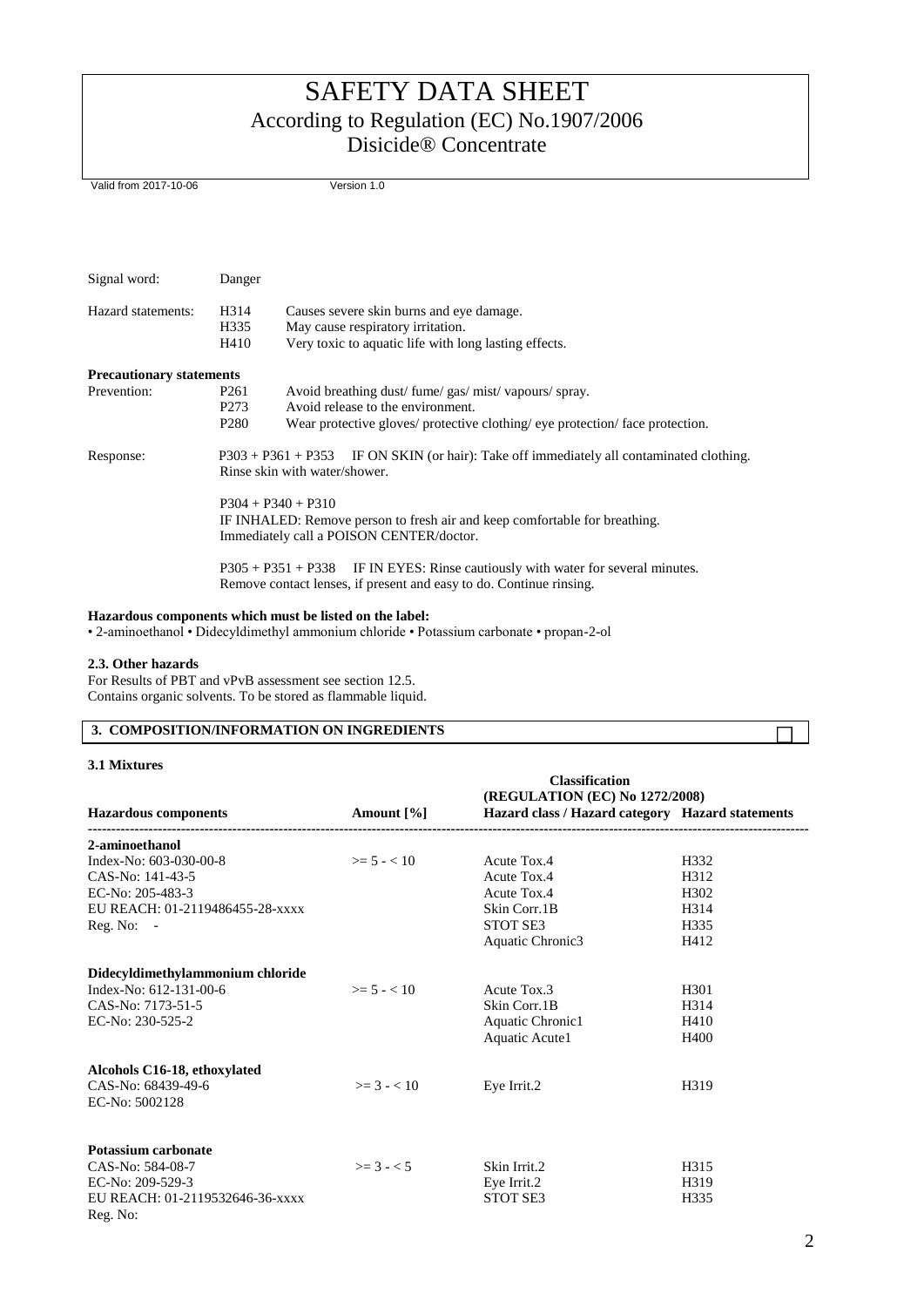Valid from 2017-10-06 Version 1.0

| Propan-2-ol                     |                |             |                  |
|---------------------------------|----------------|-------------|------------------|
| Index-No: $603-117-00-0$        | $\geq$ 1 - < 3 | Flam. Lig.2 | H <sub>225</sub> |
| $CAS-No. : 67-63-0$             |                | Eye Irrit.2 | H319             |
| $EC-No. : 200-661-7$            |                | STOT SE3    | H336             |
| EU REACH: 01-2119457558-25-xxxx |                |             |                  |
| $Reg. No.$ :                    |                |             |                  |

#### **For the full text of the H-Statements mentioned in this Section, see Section 16.**

### **4. FIRST AID MEASURES**

#### **4.1. Description of first aid measures**

| If inhaled:              | Move to fresh air. Consult a physician.                                                                                                                                          |
|--------------------------|----------------------------------------------------------------------------------------------------------------------------------------------------------------------------------|
| In case of skin contact: | Wash off immediately with soap and plenty of water.<br>Remove contaminated clothing and shoes. Call a physician immediately.                                                     |
| In case of eye contact:  | Rinse immediately with plenty of water, also under the eyelids.<br>Remove contact lenses. Continue ringing eyes during transport to hospital.                                    |
| If swallowed:            | Call a physician immediately. Rinse mouth with water. Drink 1 or 2 glasses of water.<br>DO NOT induce vomiting unless directed to do so by a physician or poison control center. |
| Symptoms:                | 4.2. Most important symptoms and effects, both acute and delayed<br>See Section 11 for more detailed information on health effects and symptoms.                                 |
|                          |                                                                                                                                                                                  |

#### Effects: See Section 11 for more detailed information on health effects and symptoms.

#### **4.3. Indication of any immediate medical attention and special treatment needed**  Treatment: Treat symptomatically. No further information available.

## **5. FIRE-FIGHTING MEASURES**

### **5.1. Extinguishing media**

# Suitable extinguishing media: Water spray, foam, dry powder or CO2.<br>Unsuitable extinguishing media: High volume water jet Unsuitable extinguishing media:

#### **5.2. Special hazards arising from the substance or mixture**

Specific hazards during firefighting: Heating or fire can release toxic gas.

#### **5.3. Advice for firefighters**

| <b>3.3. Auvice for in change</b><br>Special protective equipment<br>for firefighters: | In the event of fire, wear self-contained breathing apparatus. Wear personal protective<br>equipment. Choose protective equipment according to size of fire. |
|---------------------------------------------------------------------------------------|--------------------------------------------------------------------------------------------------------------------------------------------------------------|
| Further advice:                                                                       | No further information available.                                                                                                                            |

### **6. ACCIDENTAL RELEASE MEASURES**

## **6.1. Personal precautions, protective equipment and emergency procedures**

### **Personal precautions:**

Wear personal protective equipment. Use the indicated respiratory protection if the occupational exposure limit is exceeded and/or in case of product release (dust).

#### **6.2. Environmental precautions**

Should not be released into the environment. Local authorities should be advised if significant spillages cannot be contained.

#### **6.3. Methods and materials for containment and cleaning up**

Contain spillage, and then collect with non-combustible absorbent material, (e.g. sand, earth, diatomaceous earth, vermiculite)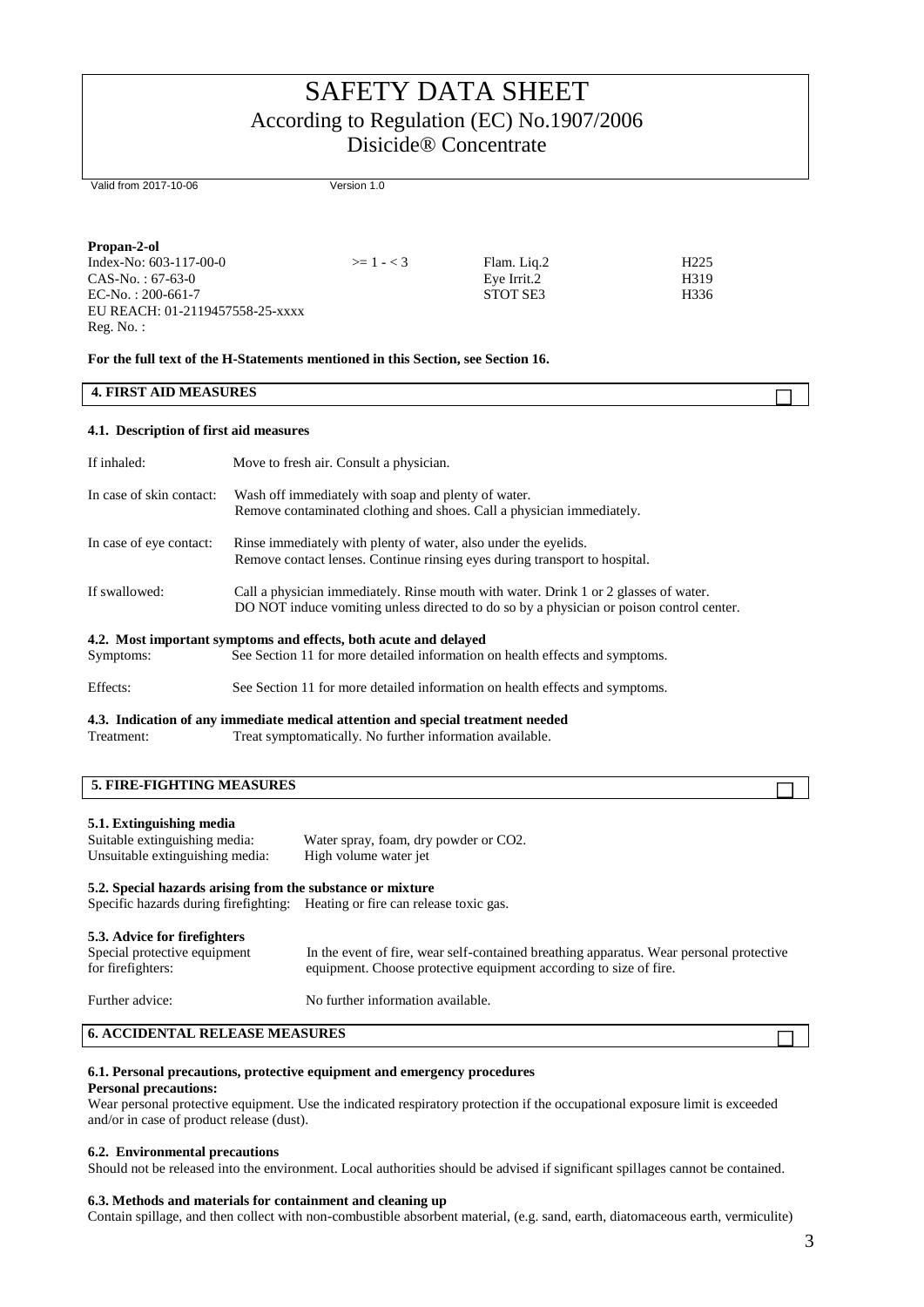Valid from 2017-10-06 Version 1.0

and place in container for disposal according to local / national regulations (see section 13).

#### **6.4. Reference to other sections**

For personal protection see section 8.

### **7. HANDLING AND STORAGE**

#### **7.1. Precautions for safe handling**

Advice on safe handling: Handle in accordance with good industrial hygiene and safety practice.

#### Hygiene measures:

Smoking, eating and drinking should be prohibited in the application area. Contaminated work clothing should not be allowed out of the workplace. Wash hands before breaks and at the end of workday. Keep away from food, drink and animal feedingstuffs.

#### **7.2. Conditions for safe storage, including any incompatibilities**

Requirements for storage areas and containers: Storage must follow the regulations for flammable liquids.

# **7.3. Specific end use(s)**

No information available.

| <b>8. EXPOSURE CONTROLS/PERSONAL PROTECTION</b> |  |
|-------------------------------------------------|--|

#### **8.1 Control Parameters**

#### **Component: 2-aminoethanol CAS-No. 141-43-5 Other Occupational Exposure Limit Values**

EU. Indicative Exposure Limit Values in Directives 91/322/EEC, 2000/39/EC, 2006/15/EC, 2009/161/EU, Time Weighted Average (TWA): 1 ppm, 2,5 mg/m3 Indicative

EU. Indicative Exposure Limit Values in Directives 91/322/EEC, 2000/39/EC, 2006/15/EC, 2009/161/EU, Short Term Exposure Limit (STEL): 3 ppm, 7,6 mg/m3 Indicative

#### **8.2. Exposure controls**

#### **Personal protective equipment**

#### **Respiratory protection**

Advice: Required, if exposure limit is exceeded (e.g. OEL). Recommended Filter type:A

## **Hand protection**

Advice: Wear suitable gloves.

## **Eye protection**

Advice: Tightly fitting safety goggles

### **Skin and body protection**

Advice: Complete suit protecting against chemicals

# **9. PHYSICAL AND CHEMICAL PROPERTIES**

# **9.1. Information on basic physical and chemical properties**

| Form:            | Liquid            |
|------------------|-------------------|
| Colour:          | Blue              |
| Odour:           | No data available |
| Odour Threshold: | No data available |
| $pH$ :           | 12.9 (20 °C)      |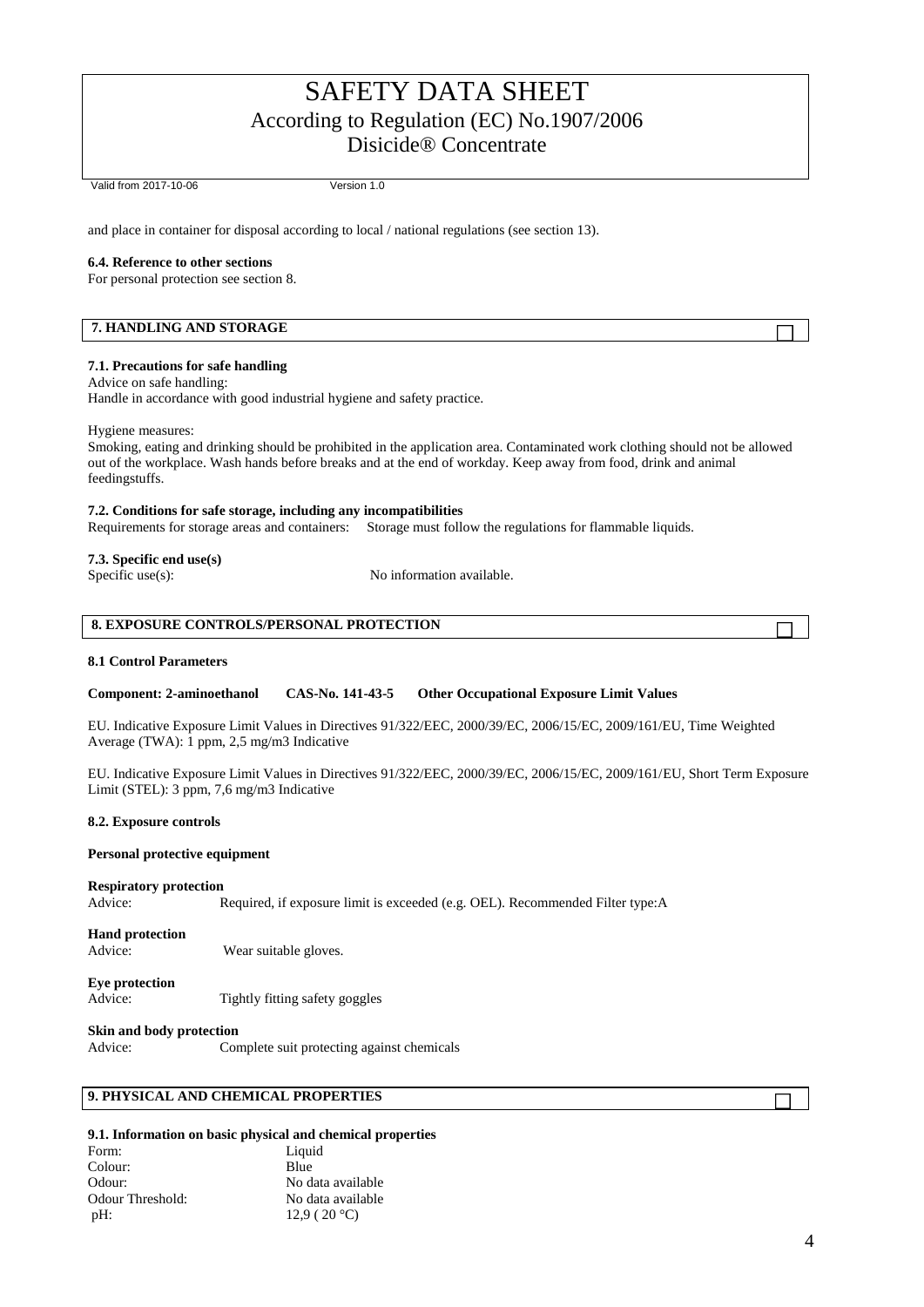Valid from 2017-10-06 Version 1.0

| Freezing point:            | No data available                                 |
|----------------------------|---------------------------------------------------|
| Boiling point:             | No data available                                 |
| Flash point:               | >65 °C                                            |
| Evaporation rate:          | No data available                                 |
| Flammability (solid, gas): | No data available                                 |
| Upper explosion limit:     | No data available                                 |
| Lower explosion limit:     | No data available                                 |
| Vapour pressure:           | 23 hPa $(20 °C)$                                  |
| Relative vapour density:   | No data available                                 |
| Density:                   | 1,06 g/cm3 (20 $^{\circ}$ C)                      |
| Water solubility:          | Completely soluble                                |
| Partition coefficient:     | N-octanol/water: no data available                |
| Auto-ignition temperature: | No data available                                 |
| Thermal decomposition:     | No data available                                 |
| Viscosity, dynamic:        | 30 mPa.s $(20 °C)$                                |
| Explosivity:               | The product does not present an explosion hazard. |
| Oxidizing properties:      | No data available                                 |
|                            |                                                   |

## **9.2. Other information**

No further information available.

| 10.1. Reactivity<br>Advice:                                      | Stable at normal ambient temperature and pressure.                                    |  |
|------------------------------------------------------------------|---------------------------------------------------------------------------------------|--|
| 10.2. Chemical stability<br>Advice:                              | No decomposition if stored and applied as directed. No further information available. |  |
| 10.3. Possibility of hazardous reactions<br>Hazardous reactions: | No information available.                                                             |  |
| 10.4. Conditions to avoid<br>Conditions to avoid:                | Protect from frost, heat and sunlight.                                                |  |
| 10.5. Incompatible materials<br>Materials to avoid:              | No information available.                                                             |  |
| 10.6. Hazardous decomposition products                           |                                                                                       |  |

Hazardous decomposition products No information available.

# **11. TOXICOLOGICAL INFORMATION**

# **11.1. Information on toxicological effects**

| Data for the product                          | <b>Acute toxicity</b>                          |
|-----------------------------------------------|------------------------------------------------|
| Oral<br>Acute toxicity estimate:              | $>$ 2000 mg/kg) (Calculation method)           |
| <b>Inhalation</b><br>Acute toxicity estimate: | $>$ 20 mg/l (4 h; vapour) (Calculation method) |
| <b>Dermal</b><br>Acute toxicity estimate:     | $>$ 2000 mg/kg ) (Calculation method)          |
|                                               | <b>Irritation</b>                              |
|                                               |                                                |
| <b>Skin</b><br>Result:                        | May cause burns with pain, redness and wounds. |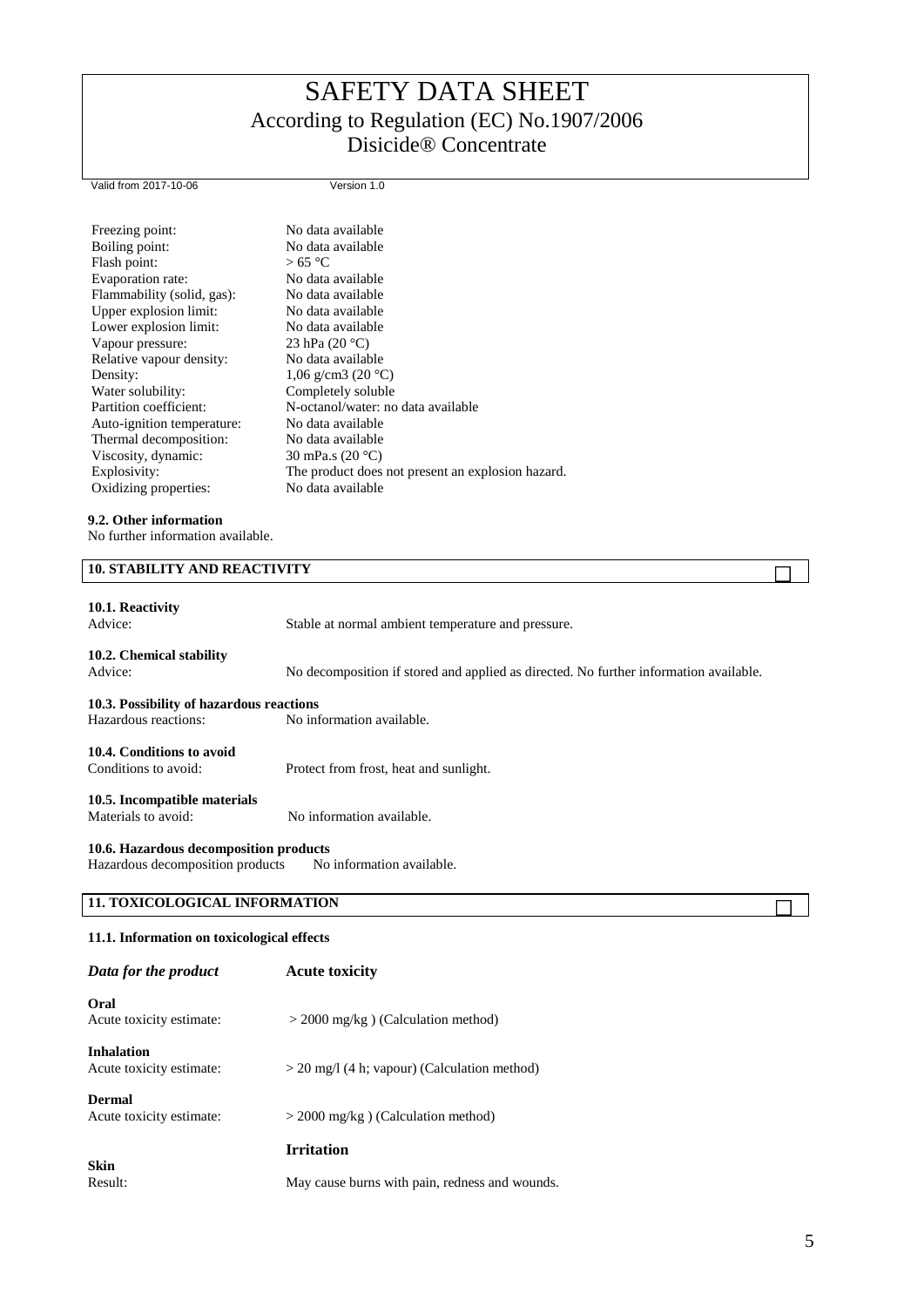| Valid from 2017-10-06                                                                  | Version 1.0                                                                                                                                                                                                                    |  |
|----------------------------------------------------------------------------------------|--------------------------------------------------------------------------------------------------------------------------------------------------------------------------------------------------------------------------------|--|
| <b>Eyes</b>                                                                            |                                                                                                                                                                                                                                |  |
| Result:                                                                                | Splash in the eyes may cause painful burns, and may result in permanent damage to the eyes.                                                                                                                                    |  |
|                                                                                        | <b>Sensitisation</b><br>No data available                                                                                                                                                                                      |  |
|                                                                                        | <b>CMR</b> effects                                                                                                                                                                                                             |  |
| <b>CMR Properties</b><br>Carcinogenicity:<br>Mutagenicity:<br>Reproductive toxicity:   | No data available<br>No data available<br>No data available                                                                                                                                                                    |  |
|                                                                                        | <b>Specific Target Organ Toxicity</b>                                                                                                                                                                                          |  |
| <b>Single exposure</b>                                                                 | No data available                                                                                                                                                                                                              |  |
| <b>Repeated exposure</b>                                                               | No data available                                                                                                                                                                                                              |  |
|                                                                                        | Other toxic properties                                                                                                                                                                                                         |  |
| <b>Repeated dose toxicity</b>                                                          | No data available                                                                                                                                                                                                              |  |
| <b>Aspiration hazard</b>                                                               | No data available                                                                                                                                                                                                              |  |
|                                                                                        | <b>Further information</b>                                                                                                                                                                                                     |  |
| <b>Experience with</b><br>human exposure                                               | Contains organic solvents. Chronic exposure damages the brain<br>and the central nervous system.                                                                                                                               |  |
| Component: didecyldimethylammonium chloride CAS-No. 7173-51-5<br><b>Acute toxicity</b> |                                                                                                                                                                                                                                |  |
|                                                                                        | Oral                                                                                                                                                                                                                           |  |
| LD50                                                                                   | 238 mg/kg (Rat) (OECD Test Guideline 401)                                                                                                                                                                                      |  |
|                                                                                        | <b>Dermal</b>                                                                                                                                                                                                                  |  |
| LD50                                                                                   | 3342 mg/kg (Rabbit)                                                                                                                                                                                                            |  |
| Component: 2-aminoethanol CAS-No. 141-43-5<br><b>Acute toxicity</b>                    |                                                                                                                                                                                                                                |  |
|                                                                                        | Oral                                                                                                                                                                                                                           |  |
| LD50 Oral                                                                              | 1089 mg/kg (Rat) (OECD Test Guideline 401) Cause serious burns with severe pains,<br>vomiting, pains in the stomach, possibly chock and damaged kidneys. The burn may occur<br>even if only small amounts have been swallowed. |  |
| LC50                                                                                   | <b>Inhalation</b><br>$> 1.3$ mg/l (Rat; 6 h; vapour) Harmful by inhalation. Inhalation may cause pain to nose and<br>throat, cough, headache and poorly.                                                                       |  |
| <b>12. ECOLOGICAL INFORMATION</b>                                                      |                                                                                                                                                                                                                                |  |
| 12.1. Toxicity                                                                         |                                                                                                                                                                                                                                |  |

*Component: didecyldimethylammonium chloride CAS-No. 7173-51-5* **Acute toxicity**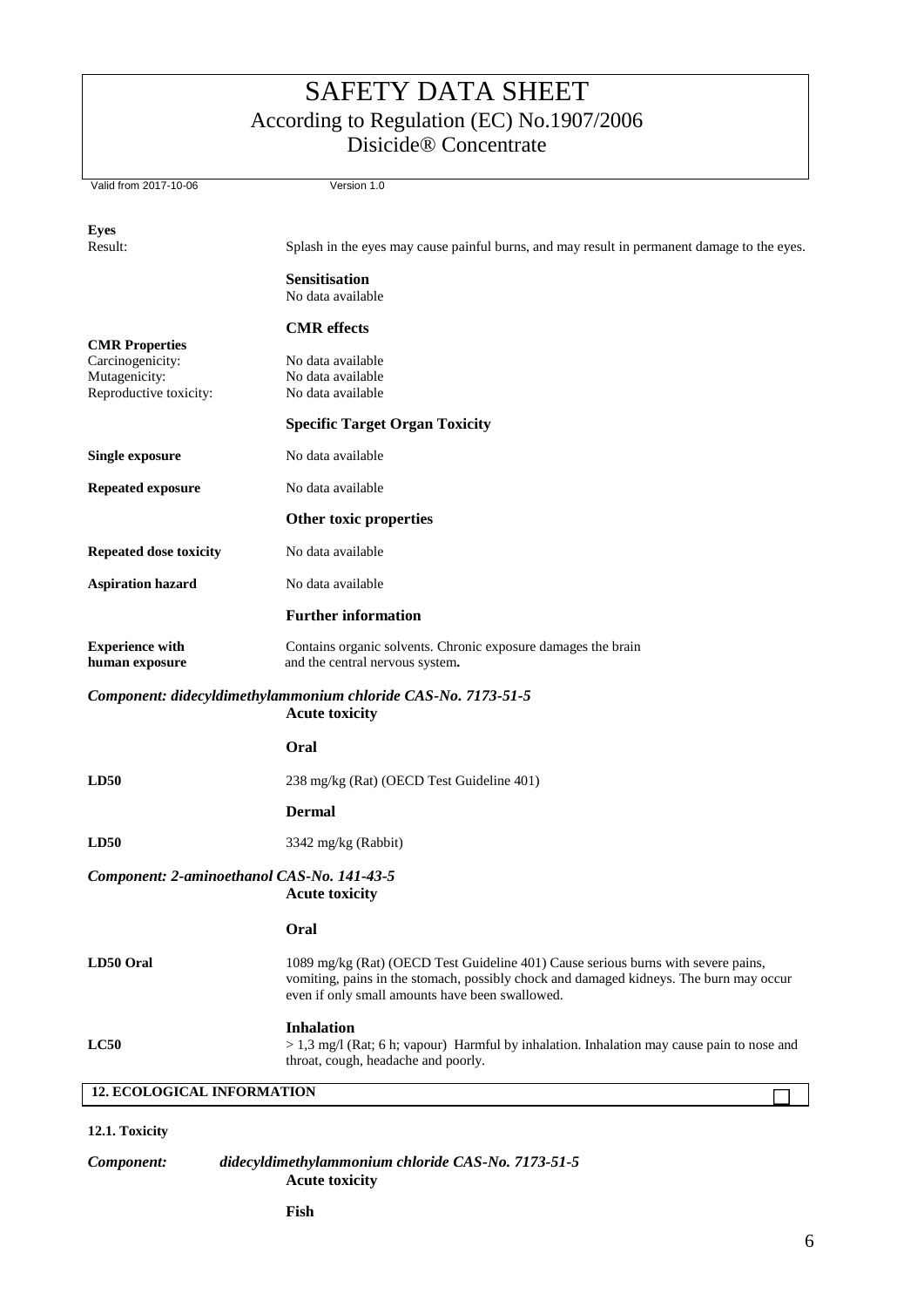| Valid from 2017-10-06           | Version 1.0                                                                                                        |
|---------------------------------|--------------------------------------------------------------------------------------------------------------------|
| $_{\rm LC50}$                   | 0,19 mg/l (Pimephales promelas (fathead minnow); 96 h) (US-EPA)                                                    |
|                                 | Toxicity to daphnia and other aquatic invertebrates                                                                |
| <b>EC50</b>                     | 0,062 mg/l (Daphnia magna; 48 h) (Immobilization; EPA-FIFRA)                                                       |
|                                 | <b>Algae</b>                                                                                                       |
| ErC50                           | 0,026 mg/l (Pseudokirchneriella subcapitata (green algae); 96 h)<br>(Growth inhibition; OECD Test Guideline 201)   |
|                                 | <b>Bacteria</b>                                                                                                    |
| <b>EC50</b>                     | 11 mg/l (activated sludge; 3 h) (Respiration inhibition; OECD Test Guideline 209)                                  |
|                                 | <b>Chronic toxicity</b>                                                                                            |
|                                 | Fish                                                                                                               |
| <b>NOEC</b>                     | 0,032 mg/l (Danio rerio (zebra fish); 34 d) (OECD Test Guideline 210)                                              |
|                                 | <b>Aquatic invertebrates</b>                                                                                       |
| <b>NOEC</b>                     | 0,010 mg/l (Daphnia magna (Water flea); 21 d)<br>(Reproductive toxicity; OECD Test Guideline 211)                  |
|                                 | <b>M-Factor</b>                                                                                                    |
| M-Factor (Acute Aquat. Tox.)    | 10                                                                                                                 |
| M-Factor (Chron. Aquat. Tox.) 1 |                                                                                                                    |
| Component: 2-aminoethanol       | CAS-No. 141-43-5<br><b>Acute toxicity</b>                                                                          |
|                                 | Fish                                                                                                               |
| LC50                            | 170 mg/l (Carassius auratus (goldfish); 96 h) (static test; APHA 1971)                                             |
| LC50                            | 349 mg/l (Cyprinus carpio (Carp); 96 h) (semi-static test;<br>Tested according to Directive 92/69/EEC.)            |
|                                 | Toxicity to daphnia and other aquatic invertebrates                                                                |
| <b>EC50</b>                     | 65 mg/l (Daphnia magna; 48 h)                                                                                      |
|                                 | Algae                                                                                                              |
| <b>EC50</b>                     | 22 mg/l (Scenedesmus subspicatus; 72 h) (Growth inhibition;<br>Tested according to Directive 92/69/EEC.)           |
| <b>EC50</b>                     | 2,5 mg/l (Scenedesmus capricornutum (fresh water algae); 72 h)<br>(Growth inhibition; OECD Test Guideline 201)     |
|                                 | <b>Bacteria</b>                                                                                                    |
| EC20<br><b>EC50</b>             | > 1000 mg/l (activated sludge; 0,5 h) (OECD Test Guideline 209)<br>110 mg/l (Pseudomonas putida; 16 h) (DIN 38412) |
|                                 |                                                                                                                    |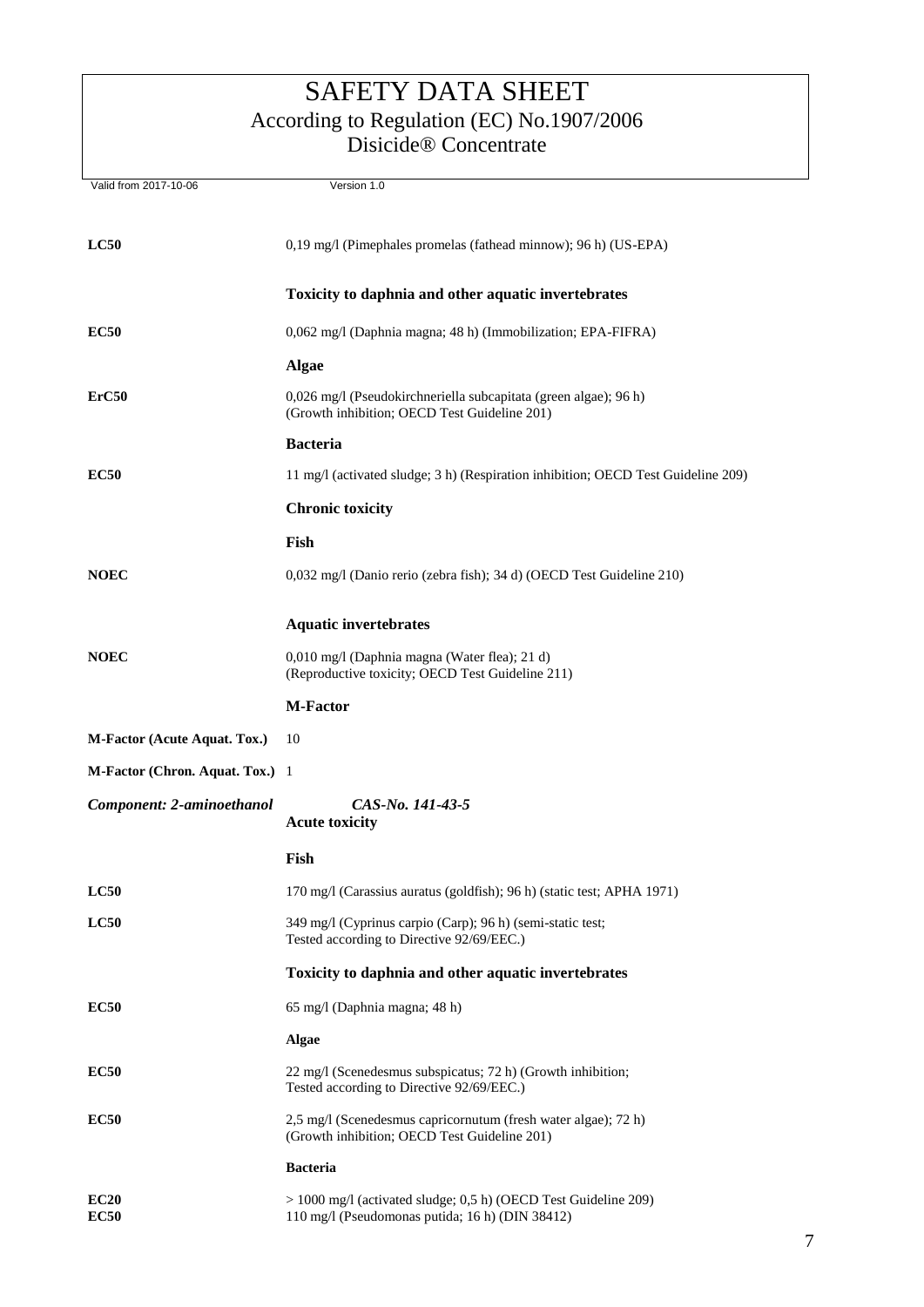Valid from 2017-10-06 Version 1.0

**EC50** > 1000 mg/l (activated sludge; 3 h) (OECD Test Guideline 209 **Chronic toxicity** Fish **NOEC 1,2 mg/l (Oryzias latipes (Orange-red killifish); 30 d) Aquatic invertebrates NOEC** 0,85 mg/l (Daphnia magna (Water flea); 21 d) (OECD Test Guideline 211) **12.2 Persistence and degradability Inhalation Result** No data available *Component: didecyldimethyl ammonium chloride CAS-No. 7173-51-5* **Persistence and degradability Biodegradability Result** 72 % (Exposure Time: 28 d)(OECD Test Guideline 301B)Readily biodegradable. **Result** 91 % (Exposure Time: 24 - 70 d)(OECD 303 A) *Component: 2-aminoethanol CAS-No. 141-43-5* **Persistence and degradability Biodegradability Result** > 90 % (aerobic; activated sludge; Exposure Time: 21 d)(OECD Test Guideline 301A) Readily biodegradable. **12.3 Bioaccumulative potential** *Component: didecyldimethyl ammonium chloride CAS-No. 7173-51-5* **Bioaccumulation Result BCF: 2,1** Bioaccumulation is not expected. *Component: 2-aminoethanol CAS-No. 141-43-5* **Bioaccumulation Result** log Kow -1,91 Bioaccumulation is not expected. **12.4. Mobility in soil** *Component: 2-aminoethanol CAS-No. 141-43-5* **Mobility** The substance will not evaporate into the atmosphere from the water surface. Not expected to adsorb on soil. **12.5. Results of PBT and vPvB assessment**

*Data for the product*

**Results of PBT and vPvB assessment**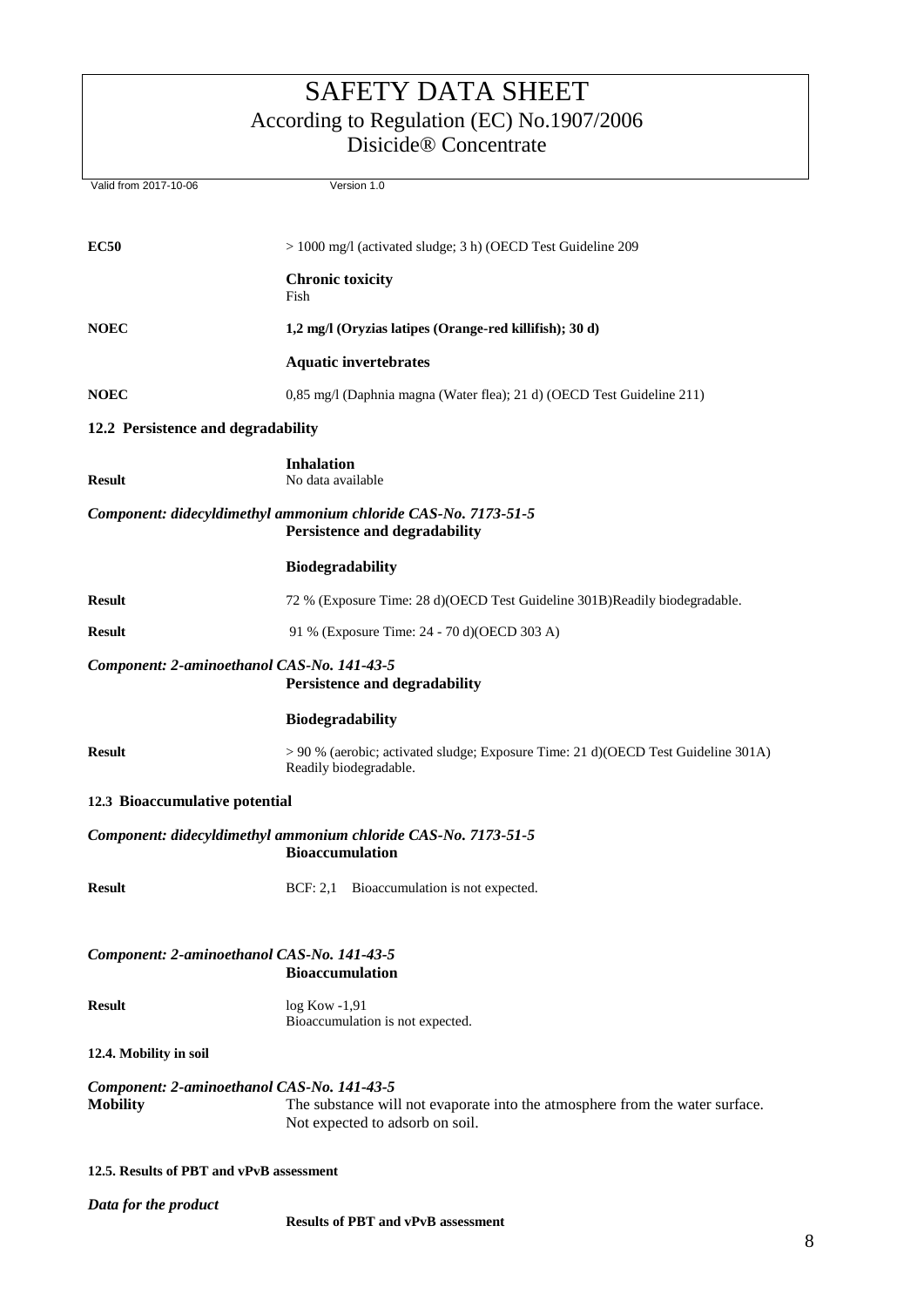| Valid from 2017-10-06       | Version 1.0                                                                                                                                                                                                 |
|-----------------------------|-------------------------------------------------------------------------------------------------------------------------------------------------------------------------------------------------------------|
| <b>Result</b>               | This substance/mixture contains no components considered to be either persistent,<br>bioaccumulative and toxic (PBT), or very persistent and very bioaccumulative (vPvB) at<br>levels of $0.1\%$ or higher. |
| 12.6. Other adverse effects |                                                                                                                                                                                                             |
| Data for the product        |                                                                                                                                                                                                             |
|                             | <b>Additional ecological information</b>                                                                                                                                                                    |
| <b>Result</b>               | Very toxic to aquatic life with long lasting effects.                                                                                                                                                       |
|                             |                                                                                                                                                                                                             |

## **13.1. Waste treatment methods**

### **Product**

Eliminate waste in conditions authorized by the regulations. Store waste in containers provided for this purpose. Do not dump in drains, water sheets or the ground.

### **Contaminated packaging**

Packaging that cannot be cleaned are to be disposed of in the same manner as the product.

## **European Waste Catalogue Number**

No waste code according to the European Waste Catalogue can be assigned for this product, as the intended use dictates the assignment. The waste code is established in consultation with the regional waste disposer.

| <b>14. TRANSPORT INFORMATION</b>                                            |                                                                                             |                     |  |
|-----------------------------------------------------------------------------|---------------------------------------------------------------------------------------------|---------------------|--|
| 14.1. UN number                                                             | 1903                                                                                        |                     |  |
| 14.2. UN proper shipping name                                               |                                                                                             |                     |  |
| <b>ADR</b>                                                                  | DISINFECTANT, LIQUID, CORROSIVE, N.O.S.<br>(Didecyldimethylammonium chloride, Ethanolamine) |                     |  |
| <b>RID</b>                                                                  | DISINFECTANT, LIQUID, CORROSIVE, N.O.S.<br>(Didecyldimethylammonium chloride, Ethanolamine) |                     |  |
| <b>IMDG</b>                                                                 | DISINFECTANT, LIQUID, CORROSIVE, N.O.S.<br>(Didecyldimethylammonium chloride, Ethanolamine) |                     |  |
| 14.3. Transport hazard class(es)                                            |                                                                                             |                     |  |
| <b>ADR-Class</b>                                                            | (Labels; Classification Code; Hazard identification No; Tunnel restriction code)            | 8<br>8; C9; 80; (E) |  |
| <b>RID-Class</b><br>(Labels; Classification Code; Hazard identification No) |                                                                                             | 8<br>8; C9; 80      |  |
| <b>IMDG-Class</b><br>(Labels; EmS)                                          |                                                                                             | 8<br>8; F-A, S-B    |  |

### **14.4. Packaging group**

| ADR         | Ш |
|-------------|---|
| RID         | ш |
| <b>IMDG</b> | Ш |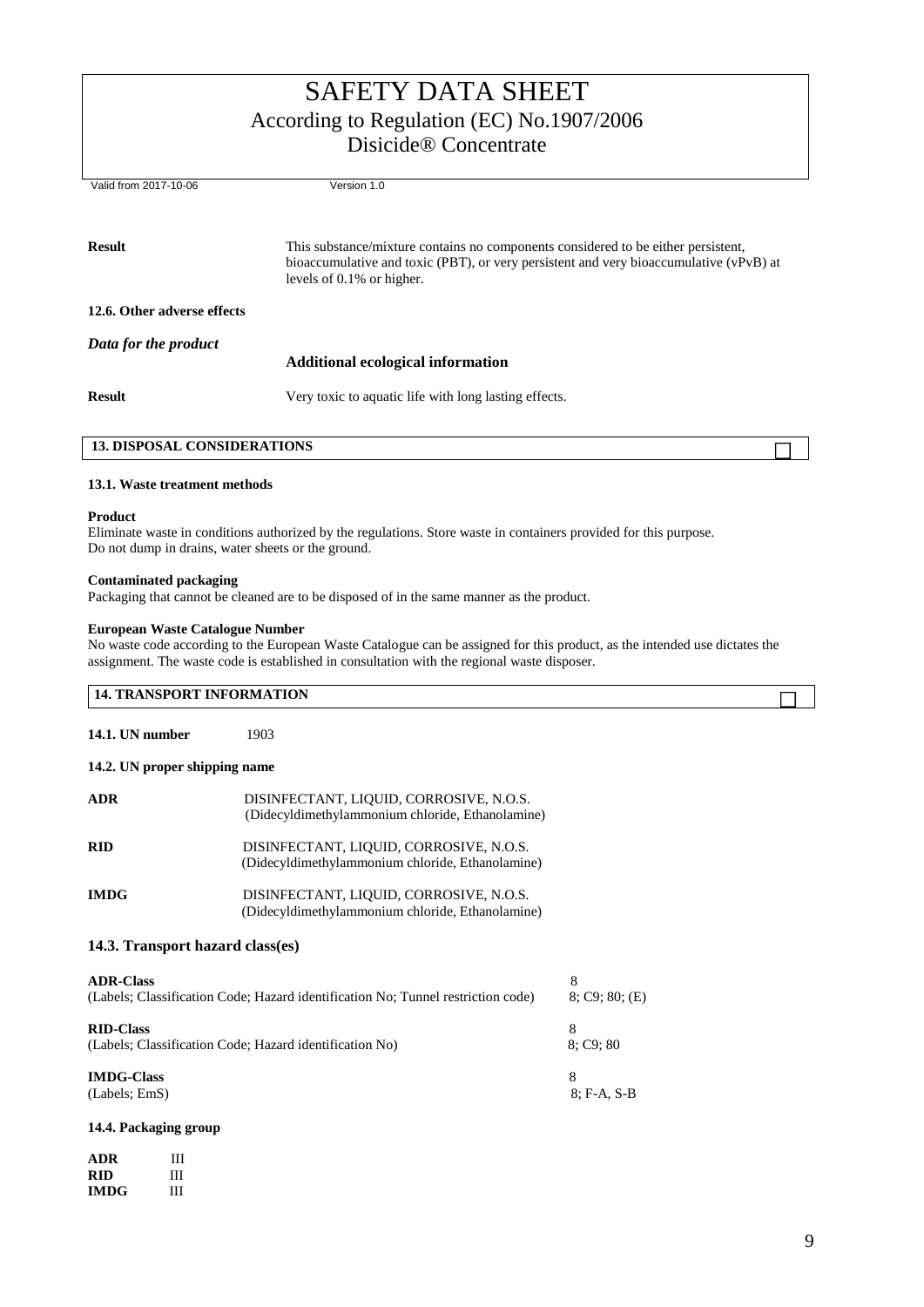Valid from 2017-10-06 Version 1.0

#### **14.5. Environmental hazards**

**Environmentally hazardous according to ADR** Yes **Environmentally hazardous according to RID** Yes **Marine Pollutant according to IMDG-Code** Yes

**14.6. Special precautions for user** Not applicable.

# **15. REGULATORY INFORMATION**

#### **15.1. Safety, health and environmental regulations/legislation specific for the substance or mixture**

#### *Data for the product*

Pregnant and nursing women may not be exposed to the product. Take in consideration the national regulation. As a principal rule, persons under 18 years are not allowed to work with this substance. Only persons, who are thoroughly instructed in the dangerous properties and the necessary safety precautions of the substance, are allowed to work with it.

#### **15.2. Chemical safety assessment**

No data available

## **16. OTHER INFORMATION**

### **Full text of H-Statements referred to under sections 2 and 3.**

- **H225** Highly flammable liquid and vapour.
- **H301** Toxic if swallowed.
- **H302** Harmful if swallowed.<br>**H312** Harmful in contact with
- **H312** Harmful in contact with skin.
- **H314** Causes severe skin burns and eye damage.
- **H315** Causes skin irritation.<br>**H319** Causes serious eve irr
- Causes serious eye irritation.
- **H332** Harmful if inhaled.
- **H335** May cause respiratory irritation.
- **H336** May cause drowsiness or dizziness.
- **H400** Very toxic to aquatic life.
- **H410** Very toxic to aquatic life with long lasting effects.
- **H411** Toxic to aquatic life with long lasting effects.
- **H412** Harmful to aquatic life with long lasting effects.

### **Abbreviations and Acronyms**

- **BCF** Bioconcentration factor
- **BOD** Biochemical oxygen demand
- **CAS** Chemical Abstracts Service
- **CLP** Classification, Labelling and Packaging
- **CMR** Carcinogenic, mutagenic or toxic to reproduction
- **COD** Chemical oxygen demand
- **DNEL** Derived no-effect level
- **EINECS** European Inventory of Existing Commercial Chemical Substances
- **ELINCS** European List of Notified Chemical Substances
- **GHS** Globally Harmonized System of Classification and Labelling of Chemicals
- **LC50** Median lethal concentration
- **LOAEC** Lowest observed adverse effect concentration
- **LOAEL** Lowest observed adverse effect level
- **LOEL** Lowest observed effect level
- **NLP** No-longer polymer
- **NOAEC** No observed adverse effect concentration
- **NOAEL** No observed adverse effect level